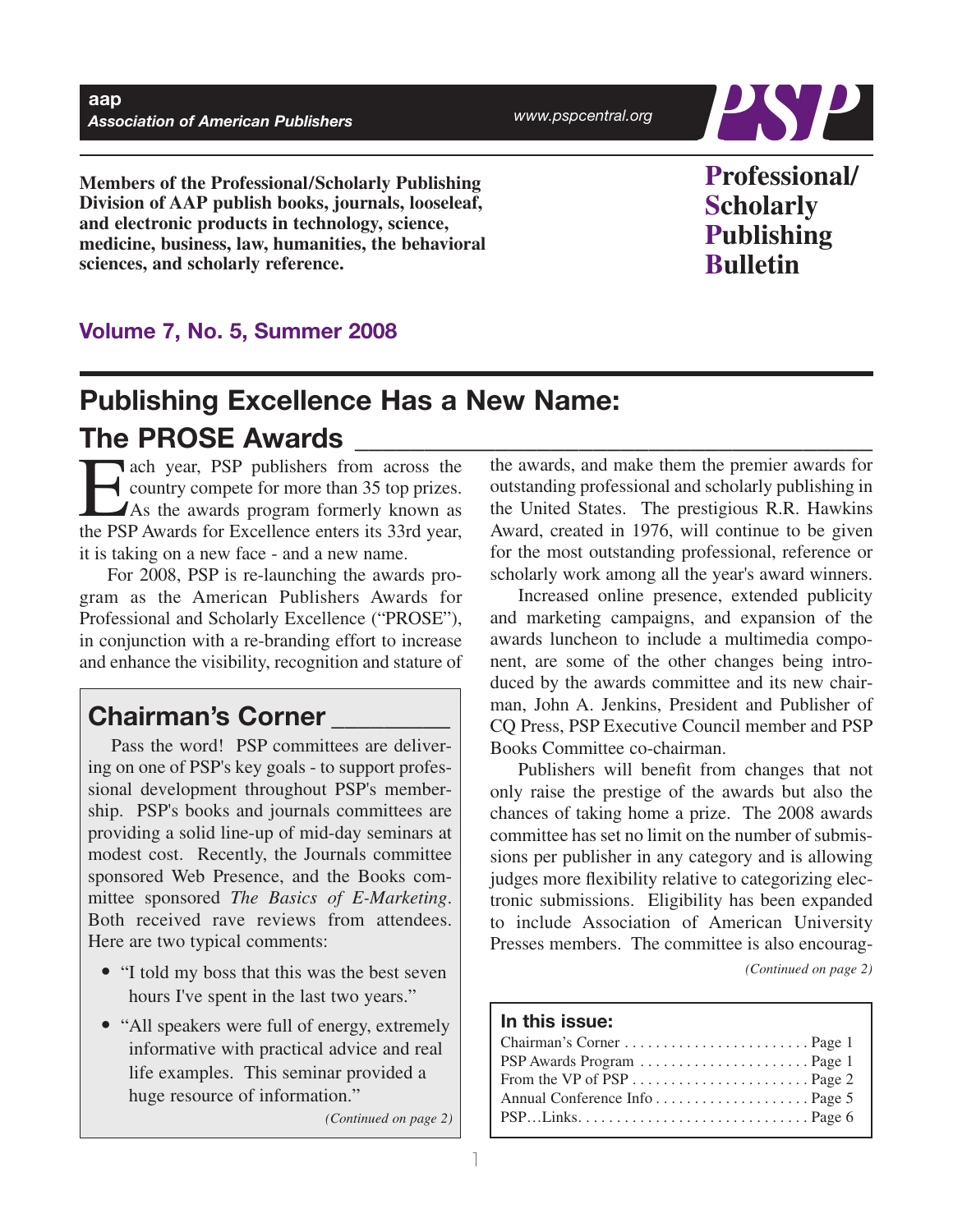## **Publishing Excellence Has a New Name: The PROSE Awards**

#### *(Continued from page 1)*

ing publishers to submit both print and electronic products through award categories that reflect the changing nature and formats of professional and scholarly publishing. Additionally, the Call for Entries will be issued earlier than usual (it will be available online in August with a submission deadline of November 3, 2008), thereby allowing publishers more time to prepare their entries.

All these improvements, according to Jenkins, are designed to create an awards program worthy of the works that have been entered into competition. "Every year, PSP honors the very best work in professional and scholarly publishing - a part of the publishing industry that is bigger than any other," Jenkins explains. "With the PROSE Awards, we will have a program that matches the growth and vitality of the professional and scholarly publishing world."

The introduction of this new approach to recognizing publishing excellence will culminate in the presentation of the 2008 PROSE Awards at a special Awards Luncheon on Thursday, February 5, 2009, at the PSP Annual Conference at the Renaissance Mayflower Hotel in Washington, DC.

# **From the PSP Executive Director's Desk**  $\blacksquare$

### Dear PSP Members,

It is a privilege to be writing to you in my new role as Executive Director of the AAP's PSP Division. I am fortunate to be coming into an organization that has a distinguished history and looks to a future that holds many exciting opportunities and several unique challenges.

Perhaps it is fortuitous that the deadline for this article is three months after I joined PSP, as it has given me time to settle in and assess the landscape. I have had the chance to meet and work with PSP's Executive Council and committees, and with my 35 years' experience in scientific, technical and medical publishing, I feel very much at home

My first order of business has been to review and help refine the draft PSP strategic plan. I'm fortunate in that PSP conducted a preliminary planning meeting in July 2007 among PSP Executive Council members, committee chairs and staff. The work done by that group has laid a *(Continued on page 3)*

# **Chairman's Corner \_\_\_\_\_\_\_\_\_\_\_\_\_\_\_\_\_\_\_\_\_\_\_\_\_\_\_\_\_\_\_\_\_\_\_\_\_\_\_\_\_\_**

*(Continued from page 1)*

Our extremely popular seminar, *Professional*, *Scholarly & Academic Books: The Basic Boot Camp* is back again this fall and will be held for the first time in Chicago on November 14th.

I would like to extend a very special thank you to hard-working volunteer members and PSP staff who put together these programs. It's great to see that the efforts are appreciated.

Other recent PSP committee initiatives have been exciting. A lot of energy has gone into engaging members by hosting dynamic and sometimes controversial speakers at committee meetings. I encourage everyone to participate in one of PSP's groups and to circulate information about upcoming programs of interest.

I would like to welcome **John Tagler** as Vice

President and Executive Director of PSP. John comes to AAP after a long career in publishing at *Elsevier*. Already he has made a tremendous difference in reaching out to collaborate with other industry groups. John has actively worked on PSP's strategic plan and will be a great asset in increasing communication within the membership.

I would also like to welcome a new member to our Executive Council - **Garrett Kiely**, Director of the University of Chicago Press. Garrett has a tremendous background in academic publishing that will really help shape PSP's future programs.

> **Michael Hays,** McGraw-Hill PSP Chair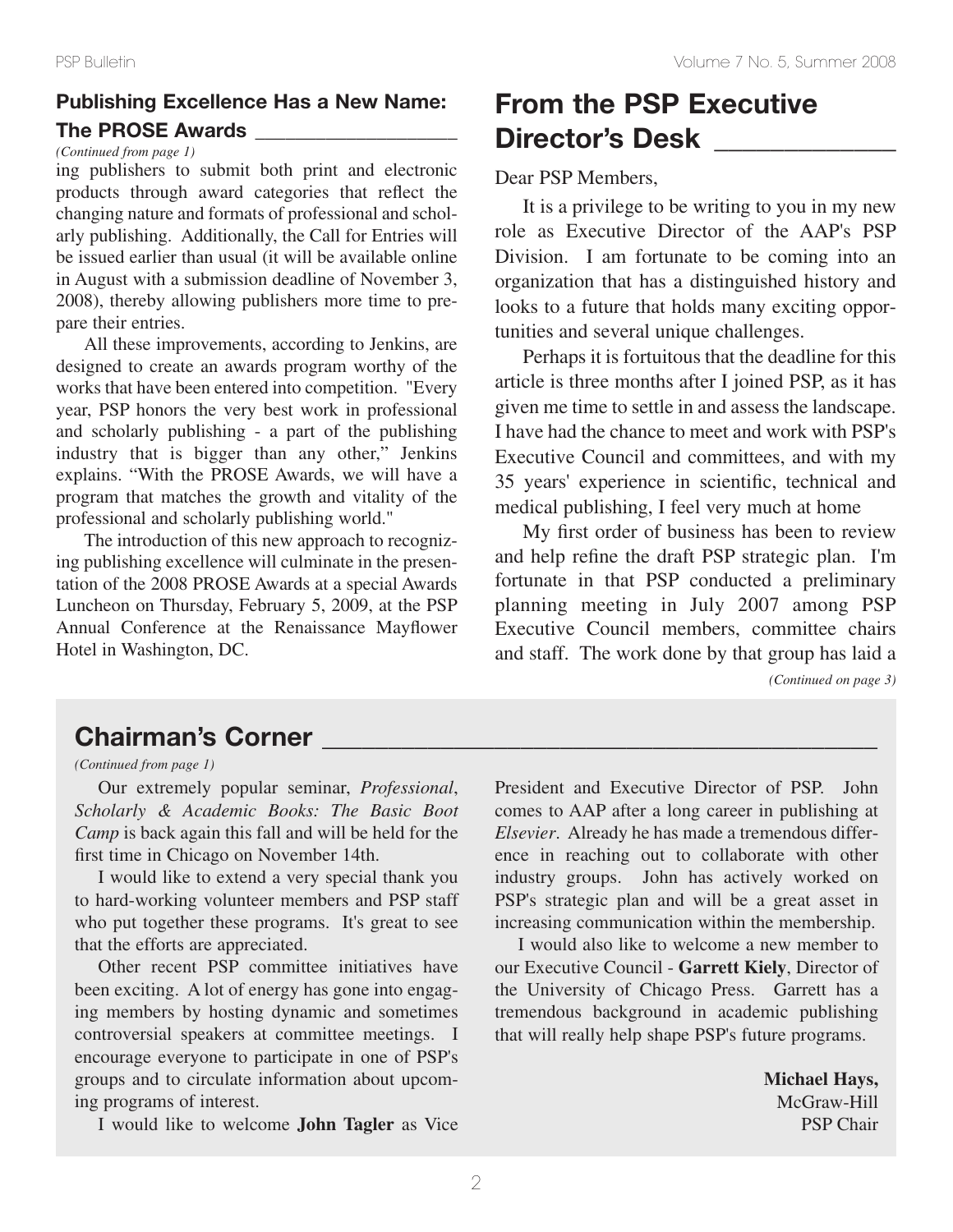## **From the PSP Executive Director's Desk \_\_\_\_\_\_\_\_\_\_\_\_\_\_\_\_\_\_\_\_\_**

solid foundation and framework for gathering suggestions and prioritizing initiatives that will guide PSP for 2008 - 2010.

The top three priorities that emerged from the summer 2007 planning sessions are probably not surprising to anyone familiar with PSP: membership, education and outreach/advocacy. It's not that PSP has not been engaging in these activities, but that it will strive to be more purposeful and think more expansively. Let me briefly share some of my thoughts on each activity.

Membership is at the core of any professional society or trade association. The past decade has seen considerable consolidation among commercial publishers, resulting in a decline in the number of potential PSP members from the commercial publishing sector. Not only has the number of companies decreased but also the number of people involved in various publishing activities, since there is likely to be one consolidated sales, marketing or production department where formerly there may have been four or five parallel structures in different organizations. Additionally, with globalization it may well be that some of these functions have minimal or no staff located in the U.S. So not only has the number of potential PSP members declined, but so too have the sizes of their staffs available to serve on committees or attend our conferences and seminars.

So PSP needs to look more broadly toward our traditional publishing communities to recruit new members. While the actual number of commercial publishers has shrunk, there has been growth in the involvement of smaller scholarly publishers – university presses and smaller professional societies – that are now addressing an expanding list of concerns, such as rapidly developing technology and changing distribution models.

There are also many new participants in the world of scholarly publishing – technology

providers, consulting groups and content aggregators, as well as those who are entering the publishing arena for the first time, such as libraries, academic institutions and researchers themselves, plus other organizations newly engaged in publishing services in non-traditional ways. PSP wishes to welcome these groups into our community and enter into a dialogue. They have much to teach publishers, and publishers can share their experience and knowledge as well. If PSP can recruit a more broad-based membership and involve a wider spectrum of the scholarly communication community, our organization can become an even more valuable forum for the exchange of information and learning.

This leads to the second strategic objective – education and training. PSP has a long and solid reputation for training members of the scholarly publishing community about both the print and electronic publishing worlds. But technology and policy developments are moving very quickly and becoming more complex, so PSP is taking steps to continue to expand its services to publishing colleagues in regard not only to the topics covered, but also to the ways services are provided. PSP recently experimented with its first webinar (on Electronic Health Records) that was well received and reached a sizable and geographically diverse audience. So PSP is looking to expand the webinars program in 2009. Also, many PSP training programs have been held in New York, and committees have started to plan and schedule more educational sessions in other cities around the country. There are also opportunities to partner with sister associations and other organizations that are similarly committed to educational programs. With them, PSP will work to expand the scope of its educational offerings while at the same time being efficient with financial resources and limiting the risks associated with expanding services to our profession.

In the process, PSP is looking beyond its tradition of educating and training people in member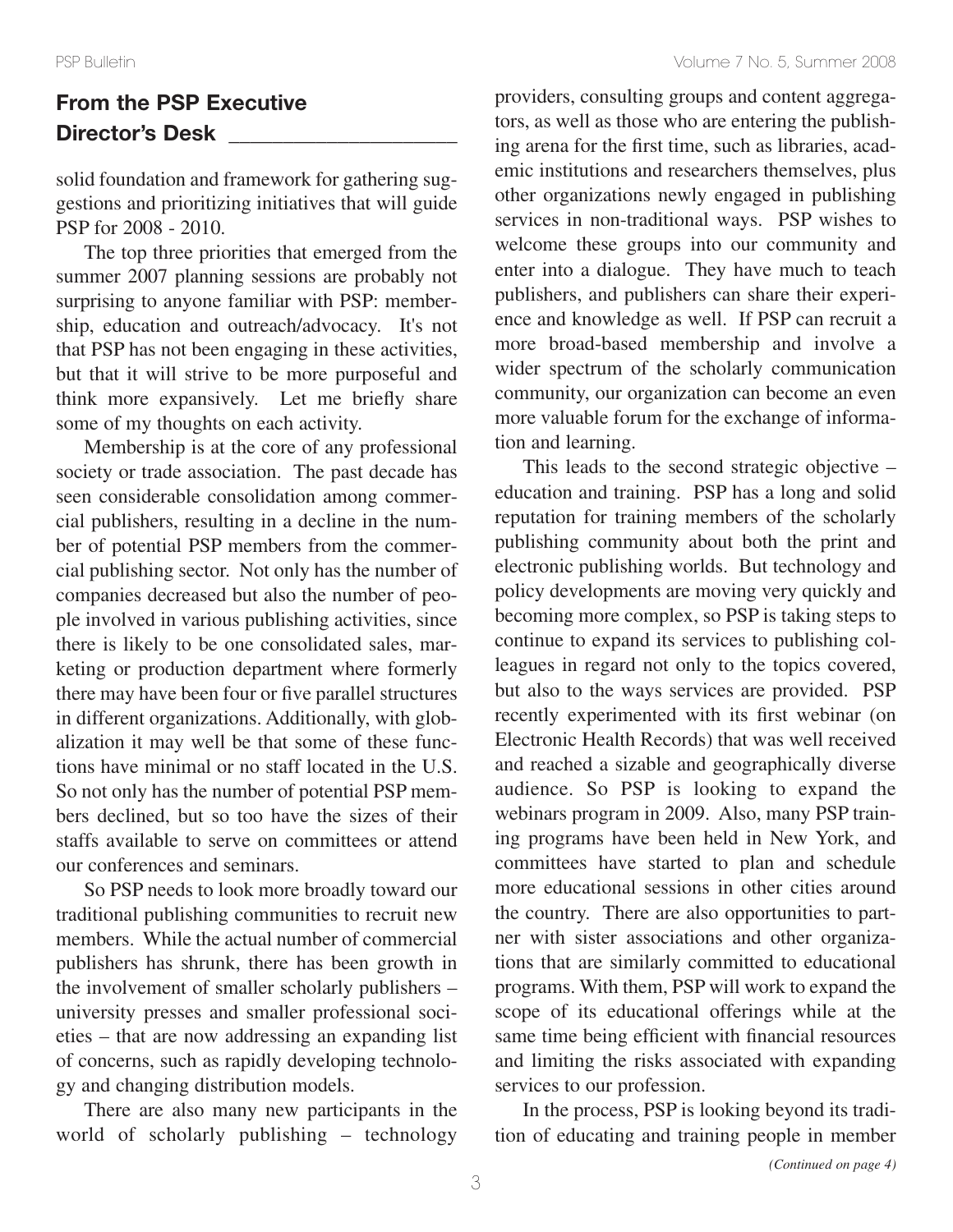## **From the PSP Executive Director's Desk \_\_\_\_\_\_\_\_\_\_\_\_\_\_\_\_\_\_\_\_\_\_\_**

## *(Continued from page 3)*

organizations and will reach out to other constituencies that interact with the world of scholarly communication, including library associations, academic administrators, researchers and the business world. The principles and practices of professional and scholarly publishing are not widely or well understood outside the PSP community, so PSP will work to develop different types of programs to educate these other communities about the unique world of scholarly publishing.

And that leads me to PSP's third priority – outreach and advocacy. PSP members' business models are at a critical juncture. Serious challenges are ahead. Scholarly and research communities, and the publishing enterprises that serve them, are facing unprecedented change. With the rate of research output continuing to grow exponentially, with research processes speeding up to produce more results in shorter time periods, and with interest in electronic delivery of large datasets and metadata that could never even have been contemplated in the print environment, publishers need more and increasingly diverse outlets to distribute and archive the research record as it rapidly expands beyond the confines of the traditional research article published in the print environment.

Despite rapid changes in technology and distribution models, the fundamental component in the continuity of the scholarly record is support of copyright – or conversely, one might say, refuting the growing perception in some quarters that copyright is obsolete and unessential. The issue is bifurcated. First is the concern about growing online piracy, which increasingly threatens and undermines the sustainability of the publishing infrastructure that advances the public record of research progress. Second is the question about the integrity and reliability of information. In a world where fact and opinion may be blurred and where bloggers often assume the persona of a credible, qualified authority,

the dangers are very real. In a free-for-all environment, who is really the guardian of the content and what are the standards, requirements or even incentives for maintaining an accurate record? Publishers have traditionally borne the responsibility for the integrity of the formal document of record and, in the digital environment, for its continued accessibility. In scholarly publishing, the standards and expectations for reliable content have been relatively high, with peer review and the reputation of publishers and their editorial teams as key contributors to supporting reliability.

In the coming years, the PSP division hopes to expand not only in the number and diversity of its members, but also in the level of involvement and enthusiasm shown by people in member organizations. This mindset needs to start at the top in organizations and trickle down. PSP strongly encourages and invites you to get involved on a committee and participate in educational and outreach programs. PSP needs volunteers at all levels. But another critical value of membership and benefit to individuals and to participating companies is gaining a better understanding of scholarly publishing and being an articulate, well-informed spokesperson for the PSP industry.

These are some of my thoughts. I welcome hearing from PSP members about the division's direction, the specific initiatives the Executive Council feels are achievable, the increased level of support that the PSP staff and I can provide to you, and, most importantly, the ways you feel you can participate.

Thank you,

### **John Tagler**

Vice President & Executive Director *Professional and Scholarly Publishing Association of American Publishers*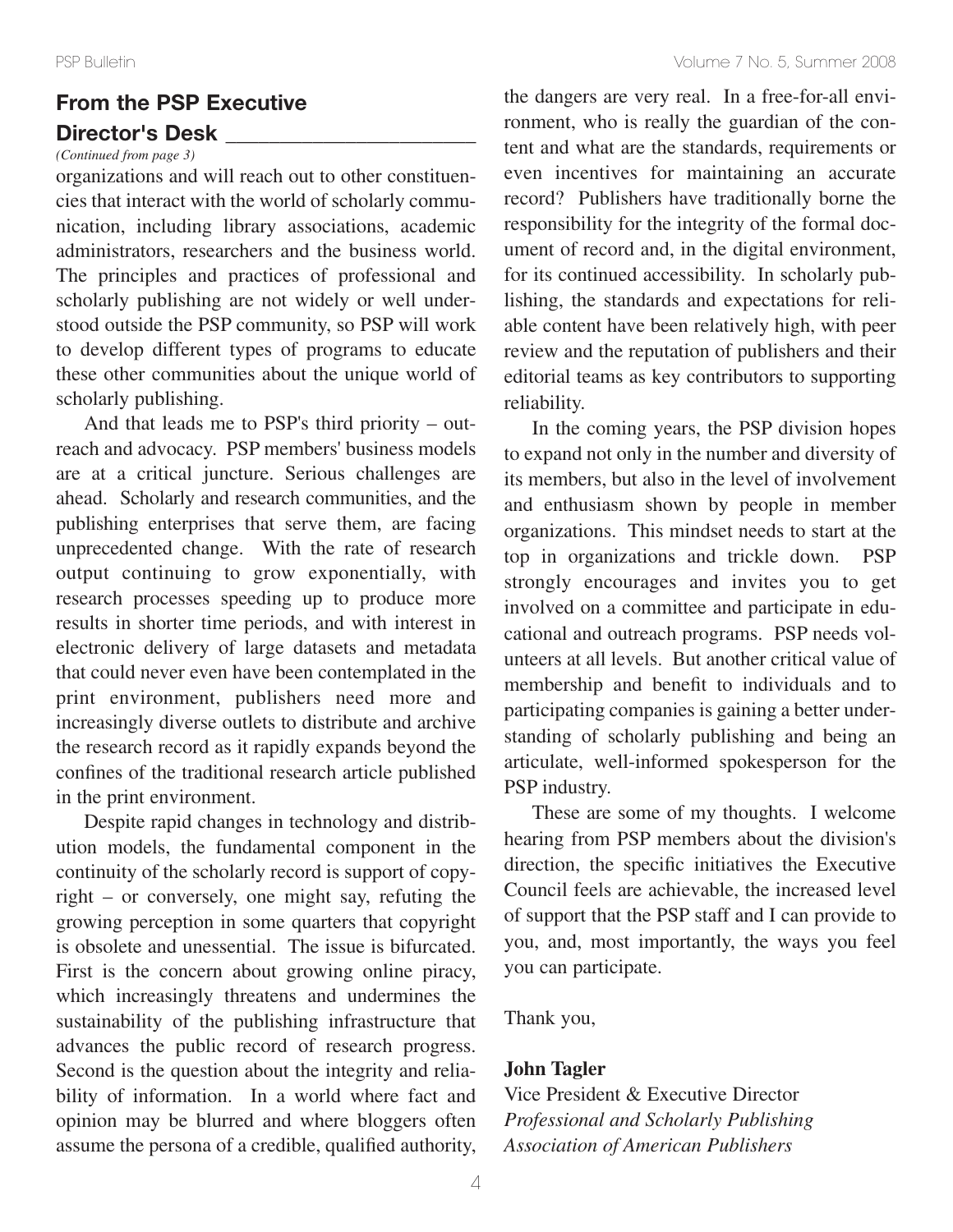# **SAVE THE DATE**

### **February 4-6, 2009**

# **PSP 2009 Annual Conference,** *Focus on the User: Localization, Customization, Personalization*

### **Mayflower Hotel, Washington, DC**

To see the line-up of sessions and speakers as they become available visit www.pspcentral.org.

The Renaissance Mayflower Hotel, 1127 Connecticut Avenue NW, Washington, DC, 20036 has reserved a block of rooms at a special rate of \$240.00 per night before Tuesday, January 13, 2009. Make sure to ask for the Association of American Publishers rate. To make a reservation please call (800) 468-3571 or (202) 347-3000.

### **Exhibiting at the 2009 PSP Annual Conference:**

We invite you to exhibit at the AAP's Professional/Scholarly Publishing (PSP) Division's 2009 Annual Conference. Mark your calendar for February 4-6, 2009 at the Renaissance Mayflower Hotel in Washington, DC.

If you've exhibited before, we want to see you again in 2009. If not, this priority notice of the 2009 Conference is your opportunity to be the first to reserve booth space.

#### *Only 25 Exhibitor Spaces Available…*

In 2009:

- Each registration includes booth space and two exhibitor passes, which can be used for all sessions and meal events
- All exhibitors will be situated in the Mayflower's Grand Ballroom
- Attendee traffic generated by daily continental breakfasts, coffee breaks, reception and raffle in the Exhibit Area
- Refreshments will be available in the exhibit area at all times
- Description of your company posted on the PSP web site (www.pspcentral.org)
- Free Promotional flyer distributed to attendees
- Exclusive attendee list for those exhibiting
- <sup>A</sup> professional decorating company will be hired to assist with exhibitor set-up

Exhibiting at PSP 2009 will be a fabulous marketing opportunity for your organization to meet over 250 senior executives from more than 125 companies. We look forward to seeing you there.

For more information please visit www.pspcentral.org or contact **Sara Firestone** at 212-255-0200, ext 257 or sfirestone@publishers.org.

### **Sponsorship Opportunities at the PSP Annual Conference:**

Sponsorship of meeting events can provide you with the opportunity to make your services known to the industry leaders who attend our conference. We expect over 250 decision makers in professional and scholarly publishing to attend and event sponsors can benefit through signage and special recognition.

If you would like to take advantage of this chance to display your name discreetly in front of those who make the buying decisions, please contact me in our New York office at 212-255-0200, ext. 257 or sfirestone@publishers.org

#### *Sponsorship Opportunities Include:*

Ge

|                                                                                                                 | • Offsite Reception - Cosmos Club                                                                                        | \$15,000 |  | $\bullet$ Breakfast: |         |
|-----------------------------------------------------------------------------------------------------------------|--------------------------------------------------------------------------------------------------------------------------|----------|--|----------------------|---------|
|                                                                                                                 | • Opening Keynote Speaker:                                                                                               | \$15,000 |  | • Closing Reception: | \$1,500 |
|                                                                                                                 | • Dinner with Guest Speaker:                                                                                             | \$15,000 |  |                      |         |
|                                                                                                                 | neral Sponsorship:<br>• Tote Bags for conference attendees - with your company name<br>• Lanyards with your company name |          |  | \$6,000<br>\$3,500   |         |
| • Your company name and logo (in black and white) on the<br>front of the conference attendee binders<br>\$5,000 |                                                                                                                          |          |  |                      |         |
|                                                                                                                 |                                                                                                                          |          |  |                      |         |